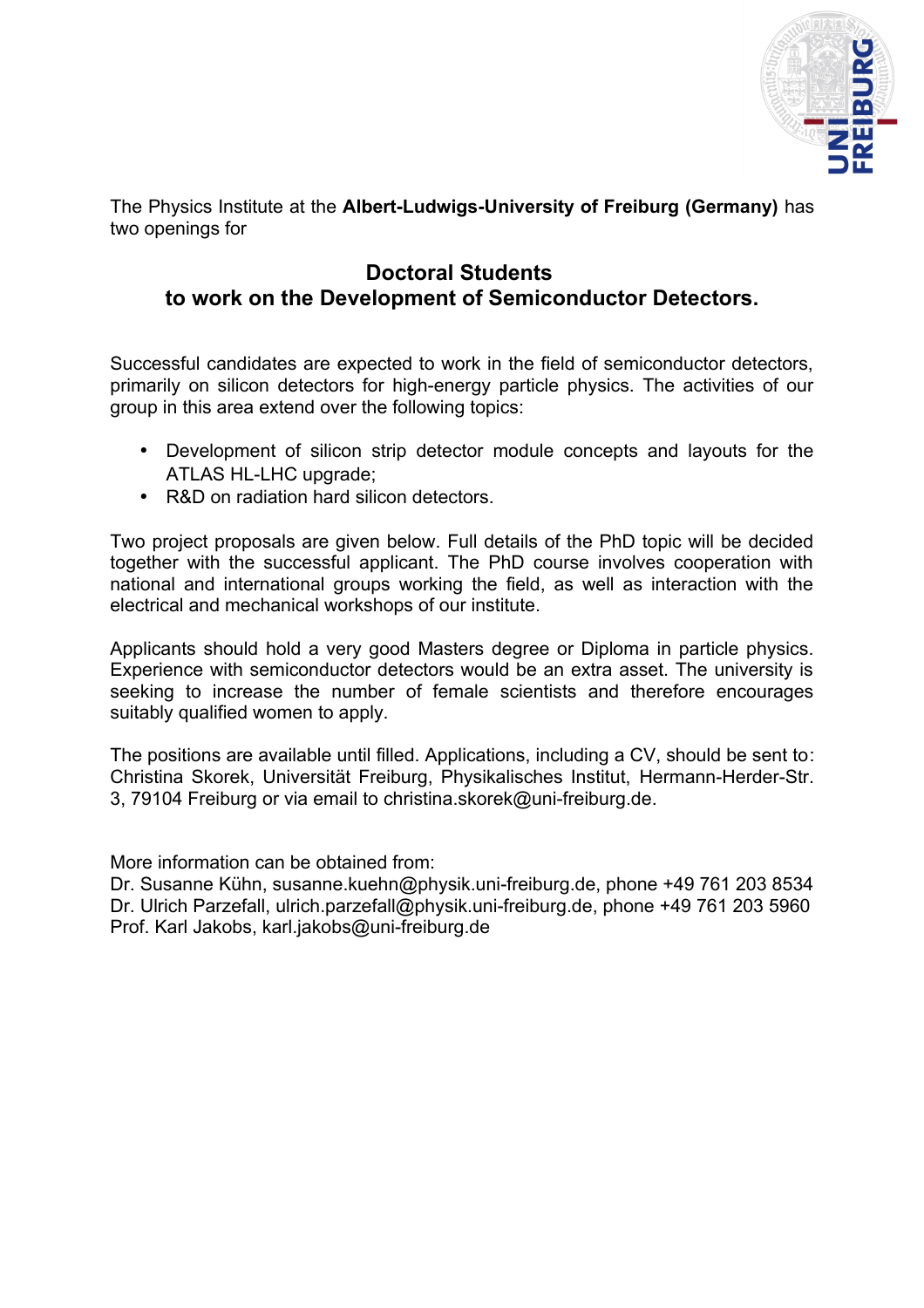#### **Project Proposals**

- 1) Silicon detectors form the key precision tracking device in all LHC experiments, with a significant increase in silicon area foreseen for the HL-LHC detector upgrades. This thesis project is centered on a study of new sensors, which will be produced on 6- and 8-inch p-type wafers from leading manufacturers. Several test systems and a number of techniques should be used to investigate the novel sensors. In the course of the thesis, the applicant is expected to commission an Edge-TCT setup to operate at cold temperatures. Afterwards, systematic measurements with complementary setups like a beta-source, laser system and an Edge-TCT system are planned to be conducted to enhance the understanding of these silicon strip sensors. The aim is to fully determine the sensors' performance before and after irradiation to high doses, including annealing behaviour. Moreover, the studies are foreseen to evaluate whether they are applicable as radiation hard sensors for the upgrade of the silicon strip tracker of the ATLAS experiment.
- 2) The Freiburg silicon detector group is heavily involved in the upgrade of the strip tracking detector of the ATLAS experiment. The candidate is expected to investigate silicon strip-detector prototypes in a range of different sensor technologies and layouts. This includes connecting sensors to new binary front-end readout electronics which is under development in the ATLAS Inner Tracker Collaboration. In the course of the thesis project, the development, assembly and testing of silicon-module prototypes is foreseen. Their performance will be evaluated in the laboratory, in test beam and irradiation tests. Moreover, assembly methods need to be developed in order to significantly contribute to the large-scale production of the upgrade silicon strip tracker of the ATLAS detector.